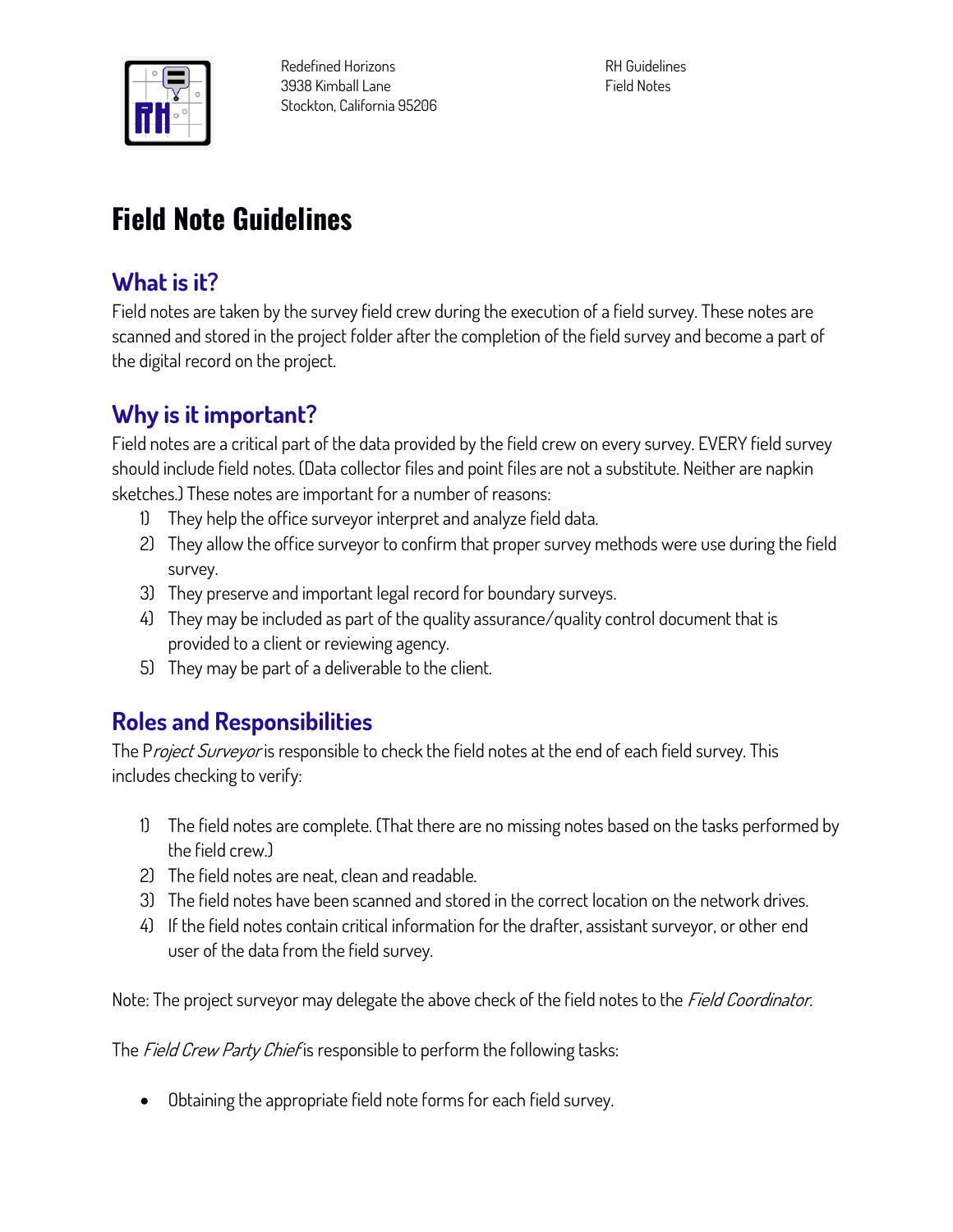

**RH Guidelines Field Notes**

- **Taking neat, clean and complete field notes.**
- **Reviewing any field notes taken by the rodman.**

#### **Peer Review**

**See the notes above the check of field notes by the project surveyor.**

#### **Field Note Form Types**

**There are ten (10) standard field note forms loosely organized into 3 categories:**

**Control 1) Static GPS Data Log 2) Survey Control Monument Establishment 3) Control Establishment By Traverse 4) Control Establishment By Resection 5) Control Establishment By RTK/RTN**

**Boundary Surveys 1) Found Property Corner Monument 2) Search Found Nothing**

**Topographic Survey 1) Topo Survey By Total Station 2) Topo Survey By RTK**

**Miscellaneous 1) Field Notes Cover 2) Miscellaneous Note/Sketch**

#### **Summary of Field Note Forms**

**Below are short summaries of each field note form type.**

**Field Notes Cover: The Field Notes Cover form should always be attached to the front of a set of field note forms from a field survey. It provides some basic information about the field survey. (We made an effort to avoid duplicating information that is already recorded on the daily log.) The lower portion of the form is for a survey timeline. This is a brief listing of the events in the field survey. This timeline**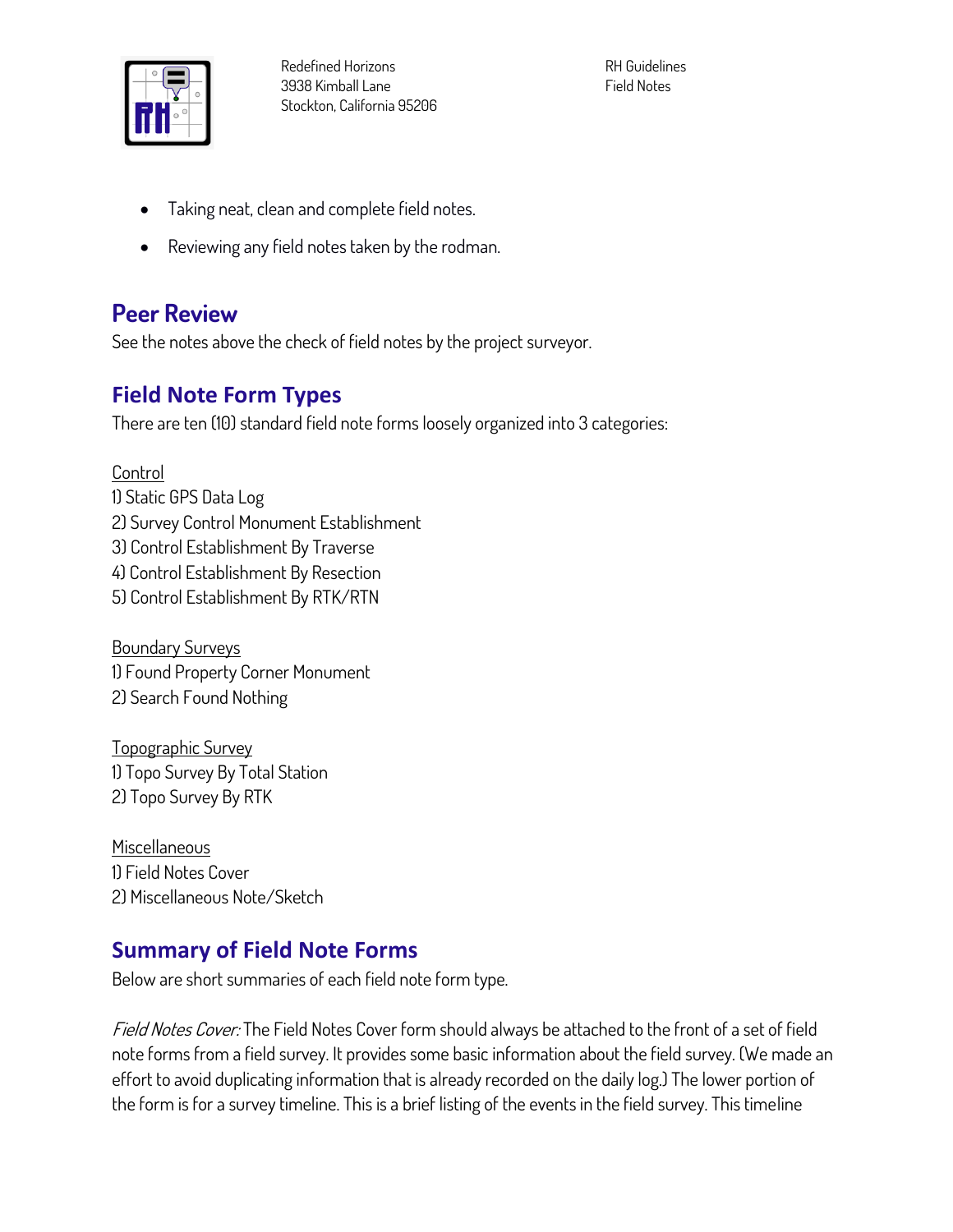

**Redefined Horizons 3938 Kimball Lane Stockton, California 95206**

**RH Guidelines Field Notes**

**helps the office surveyor understand the remaining field notes. (The timeline is very important if the office surveyor needs to trouble shoot a problem with the raw data file.)**

**Survey Control Monument Establishment: The Survey Control Monument Establishment form should be completed whenever primary or secondary survey control is established. (This includes temporary benchmarks set for future work on the project site.) There is space for two (2) entries on each form. After this form is completed the field crew should immediately complete the form that indicates the survey method used to establish control point. (One of the following forms should be used: Survey Control by Resection, Survey Control By Traverse, and Survey Control By RTK/RTN.)**

**Survey Control By Resection: This form should be completed when survey control is established using the resection method with a total station. It should be accompanied by a Survey Control Monument Establishment Form.**

**Survey Control by Traverse: This form should be completed when survey control is established by the traverse method with a total station. It should be accompanied by a Survey Control Monument Establishment Form.**

**Survey Control by RTK/RTN: This form should be completed when survey control is established using GNSS RTK/RTN survey methods. It should be accompanied by a Survey Control Monument Establishment Form.**

**Static GNSS/GPS Survey Log: This form is completed when taking an static or fast static GPS/GNSS observation.**

**Found Property Corner Monument: This form is completed when a property corner monument is found during a boundary search. There is room on the form for two (2) entries.** 

**Search Found Nothing Property Corner: This form is completed when no monument is found at a search location during a boundary search. There is room on the form for two (2) entries.**

**Topo Survey By Total Station: This form is completed for total station topographic surveys. A separate form should be completed for each instrument set-up used for the topographic survey. The top portion of the form is used to complete information about the instrument set-up. The lower portion of the sheet is used to collect information about the topo points collected from the instrument set-up. If needed, you can use more than one form for a single instrument set-up. You don't have to repeat the top portion of the form on the subsequent forms for the same set-up. (Please put the instrument point**